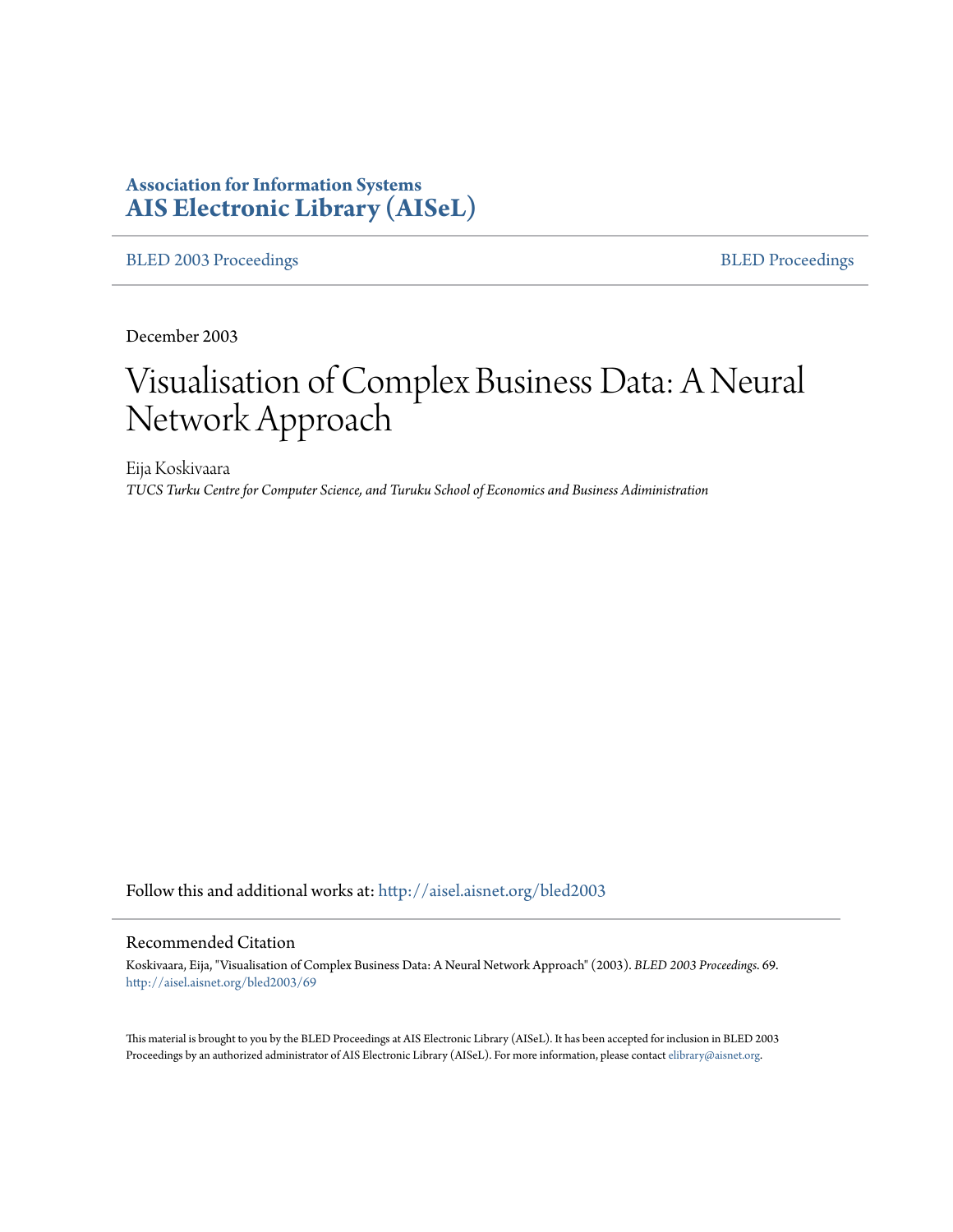# **16th Bled eCommerce Conference**

#### **eTransformation**

Bled, Slovenia, June 9 - 11, 2003

# **Visualisation of Complex Business Data: A Neural Network Approach**

#### **Eija Koskivaara**

TUCS Turku Centre for Computer Science, and Turku School of Economics and Business Administration, Finland Eija.Koskivaara@Tukkk.fi

#### **Abstract**

*Reliable and well-audited financial statements attract the capital that finances business. Analytical auditing plays an important role in assisting the auditor in determining the nature, timing and extent of his or her substantive testing and in forming an overall opinion as to the reasonableness of recorded account values. It is used to improve the efficiency of auditing. Basically, in an analytical auditing one compares expected relationships among data items to actual observed relationships. This paper shows how neural networks, especially Kohonen's self-organising map (SOM) can be used in analytical auditing when auditing monthly account values. The SOM is used for clustering monthly data sets. Neural network systems are based on computational intelligence. The purpose is to show how the data sets of various accounts and various years form their own groups. We found that the SOM can add value to auditors in the analytical process: it is a tool for classifying and clustering data sets that reveals if some cluster contains data that a priory should not be in it. Therefore, it can be used for signalling unexpected fluctuations in data. Furthermore, the SOM is a possible technique embedded in the continuous auditing tool.* 

# **1. Introduction**

Many parties, like investors, creditors, and managers, are interested in the accuracy of organisations' financial account values. Auditors are in a key position to monitor and control operations in organisations. They also need to take the necessary steps to restore public confidence in the capital market system and accounting profession that might have been shaken by the collapse of Enron etc. Also, the increasing use of information technology and computers in organisations requires auditors to obtain and evaluate evidence electronically. Companies are reporting their financial outcome quarterly and more and more companies present their financial information on a public network. Sometimes the speed at which these reports are made makes one wonder whether all the relevant information is audited and reliable. Therefore continuous monitoring and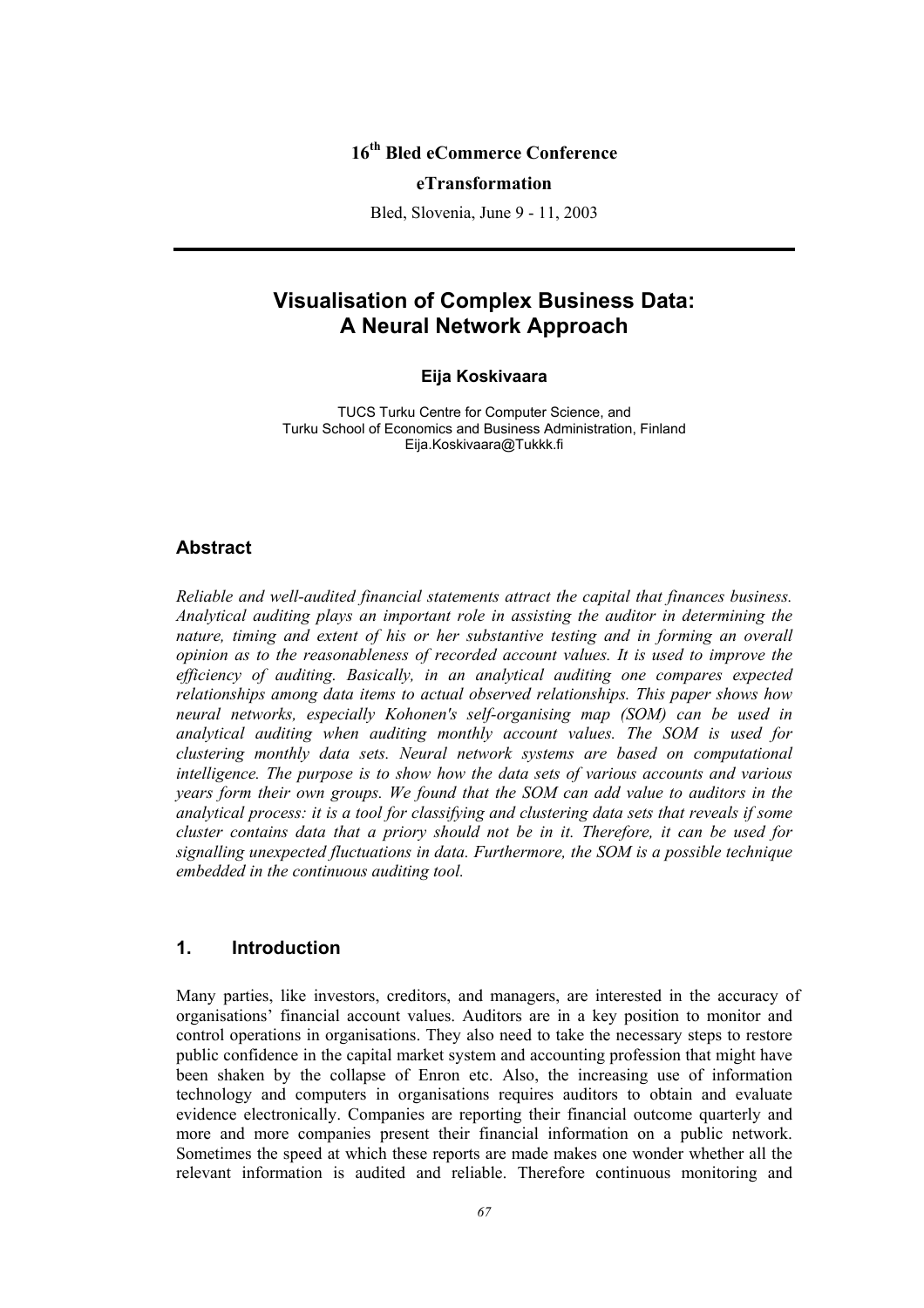controlling are given more attention (Vasarhelyi *et al.* 1991). *Continuous auditing* is a type of auditing which produces audit results simultaneously with, or a short period of time after, the occurrence of relevant events (Vasarhelyi 2002).

The use of analytical auditing procedures is one way of becoming convinced of the reliability of the financial account values. The use of analytical auditing procedures means that the accuracy of account balances can be examined without considering the details of the individual transactions, which make up the account balance. They play an important role in assisting the auditor in determining the nature, timing and extent of his or her substantive testing and in forming an overall opinion as to the reasonableness of recorded account values (Weber *et al.* 1999). For example, in the US the use of analytical auditing procedures in the planning and overall review phases of an audit is required under Generally Accepted Auditing Principles (GAAP). Auditors could also use analytical auditing procedures in the fieldwork.

Auditing researchers have developed a variety of models to help the analytical auditing procedure. Blocher and Patterson (1996) have identified three types of analytical auditing techniques, including *trend analysis, ratio analysis* and *model-based procedures.* These procedures differ significantly in their ability to identify potential misstatement. Trend analysis relies on data for only a single account. Ratio analysis incorporates directly the expected relationships between two or more accounts. For example, turnover ratios are useful because there is typically a stable relationship between sales and other financial statement accounts, especially receivables and inventory. Although ratios are easy to compute, which in part explains their wide appeal, their interpretation is problematic, especially when two or more ratios provide conflicting signals. Indeed, ratio analysis is often criticised on the grounds of subjectivity, i.e. the auditor must pick and choose ratios in order to assess the overall performance of a client. Model-based procedures use operating and external data in addition to financial data to develop the expectation. We argue that an artificial neural network (ANN) is a useful technique for model-based procedures.

ANN systems are based on computational intelligence. Information technology development and processing capacities of PCs have made it possible to model ANNbased information systems for monitoring and controlling operations. ANNs have already been applied in many different business areas (Vellido *et al*. 1999; Zhang *et al*. 1998). ANNs are data driven techniques that can be used for prediction, classifying, and clustering tasks. They can learn, remember, and compare complex patterns (Medsker *et al*. 1994). They are claimed to be able to recognise patterns in data even when the data are noisy, ambiguous, distorted, or variable (Dutta 1993). They are capable of discovering data relationships. These features make ANNs suitable for many tasks within auditing. The computational intelligence that the ANN provides for an accounting information system may support users with such business intelligent information they need to make tactical and strategic decisions.

The major ANN-application areas in the auditing literature are detecting material errors (Coakley *et al.* 1991a; Coakley *et al.* 1991b; Coakley *et al.* 1993; Wu 1994; Coakley 1995; Busta *et al.* 1998; Koskivaara 2000) detecting management fraud (Green *et al.* 1997; Fanning *et al.* 1998; Feroz *et al.* 2000), and support for going concern decision (Hansen *et al.* 1992; Lenard *et al.* 1995; Koh *et al.* 1999; Anandarajan *et al.* 1999; Etheridge *et al.* 2000). ANNs have also been applied to internal control risk assessment (Davis *et al.* 1997; Ramamoorti *et al.* 1999), audit fee determination (Curry *et al.* 1998), and financial distress problems (Fanning *et al.* 1994). Going concern and financial distress are very close to or can even be included in bankruptcy studies, which is a very vast and rich ANN research area. Material error applications direct users' attention to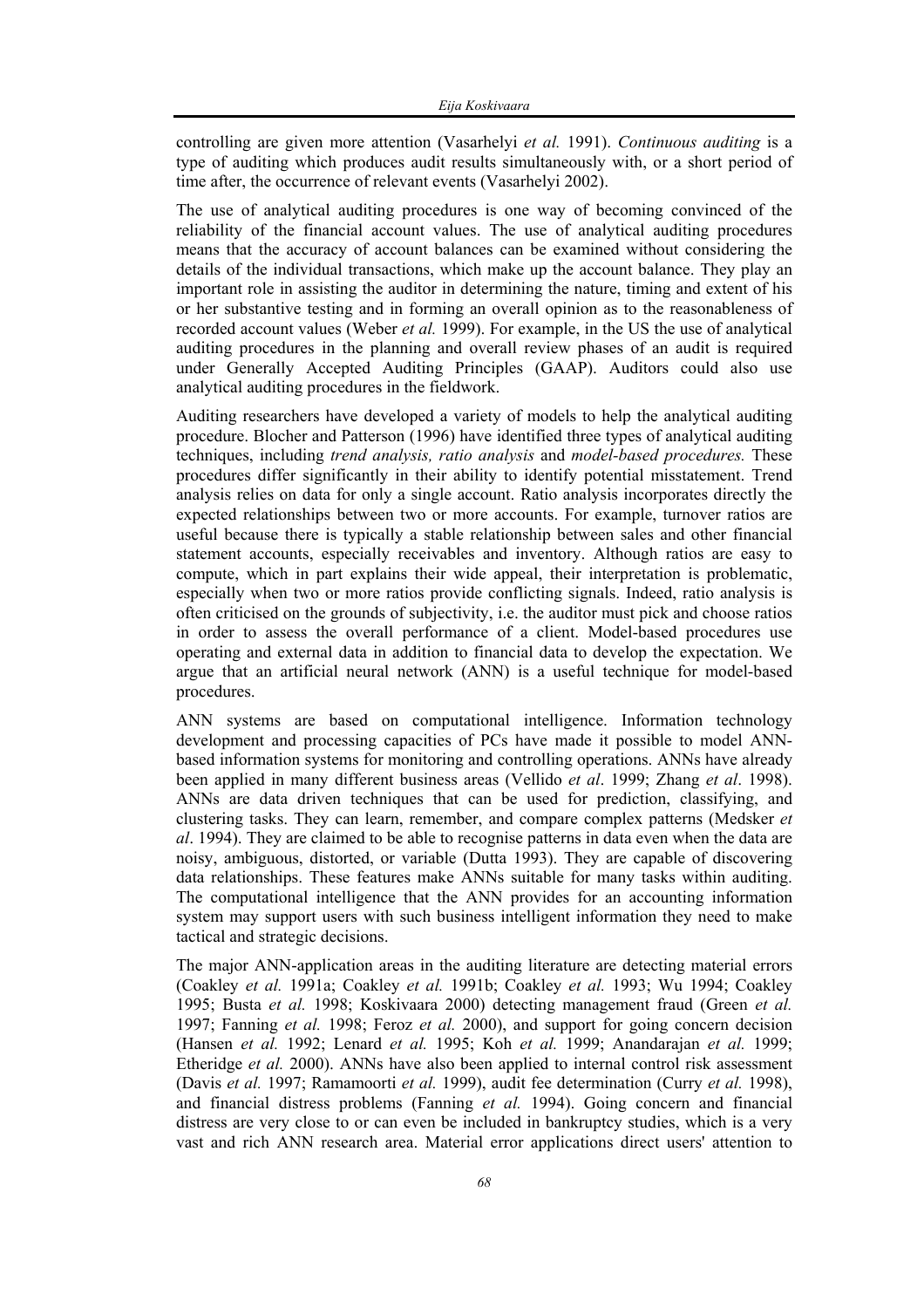those financial account values where the actual relationships are not consistent with the expected relationships. An auditor has to decide whether and what kind of further audit investigation is required to explain the unexpected results. Material error ANN-models either predict future values or classify data. The results of material error ANN-models seem promising at least as a supplement to traditional analytical auditing procedures and offer improved performance in recognising material misstatements within the financial accounts.

In this paper we show the feasibility of an ANN, especially Kohonen's self-organising map (SOM), in an analytical auditing process when auditing monthly account values. We study whether the SOM is capable of revealing monthly variations and clusters in the data sets in the meaningful matter. The SOM has proven to be suitable for data analysis tasks (Kohonen 1997). Although many papers on self-organising maps, since its invention in 1981, have been published, very few studies have dealt with the use of self-organisation maps for financial analysis. The studies by Martín-del-Brío *et al.* (1993) and Back *et al.* (1998) are examples of the application of the SOM for financial analysis. Martín-del-Brío *et al.* (1993) studied the financial statements of Spanish companies, and attempted to predict bankruptcies among Spanish banks during the 1977-85 banking crisis. Back *et al.* (1998) compared 120 companies in the international pulp and paper industry. Our aim is to receive evidence of this method's suitability to analyse monthly account data. We anticipate that the SOM recognises the relationships between different account values and reveals the time variation of the data sets. According to our information the SOM has not been applied earlier to analysing monthly account data sets.

The rest of the paper is organised as follows: Section 2 describes the methodology and the choice of the financial account values. Section 3 presents the construction of the selforganising maps and Section 4 presents a detailed analysis of the maps. The conclusions of this paper are presented in Section 5.

### **2. Methodology**

In this section we provide a description of the self-organising map and describe the choice of the financial account values.

#### *Self-Organising Maps*

The SOM is a clustering and visualisation method and the purpose is to show the data set in another representation form (Kohonen 1997). It creates a two-dimensional map from ndimensional input data. This map resembles a landscape in which it is possible to identify borders that define different clusters. These clusters consist of the input variables with similar characteristics, i.e. in this report, of account values' monthly variation.

The self-organising training trials continue until two input items, which are close in the input space, are mapped into the same or neighbouring neurons on the map. Output neurons create groups, which together form a map of the input neurons. The SOM has six learning parameters, *topology, neighbourhood type, X- and Y-dimensions, training rate*, *training length*, and *network radius*. The network topology refers to the form of lattice. There are two commonly used lattices, rectangular and hexagonal. In a rectangular lattice each neuron is connected to four neighbours, expect for the ones at the edge of the lattice. In the entire network we used, the output neurons are arranged in a hexagonal lattice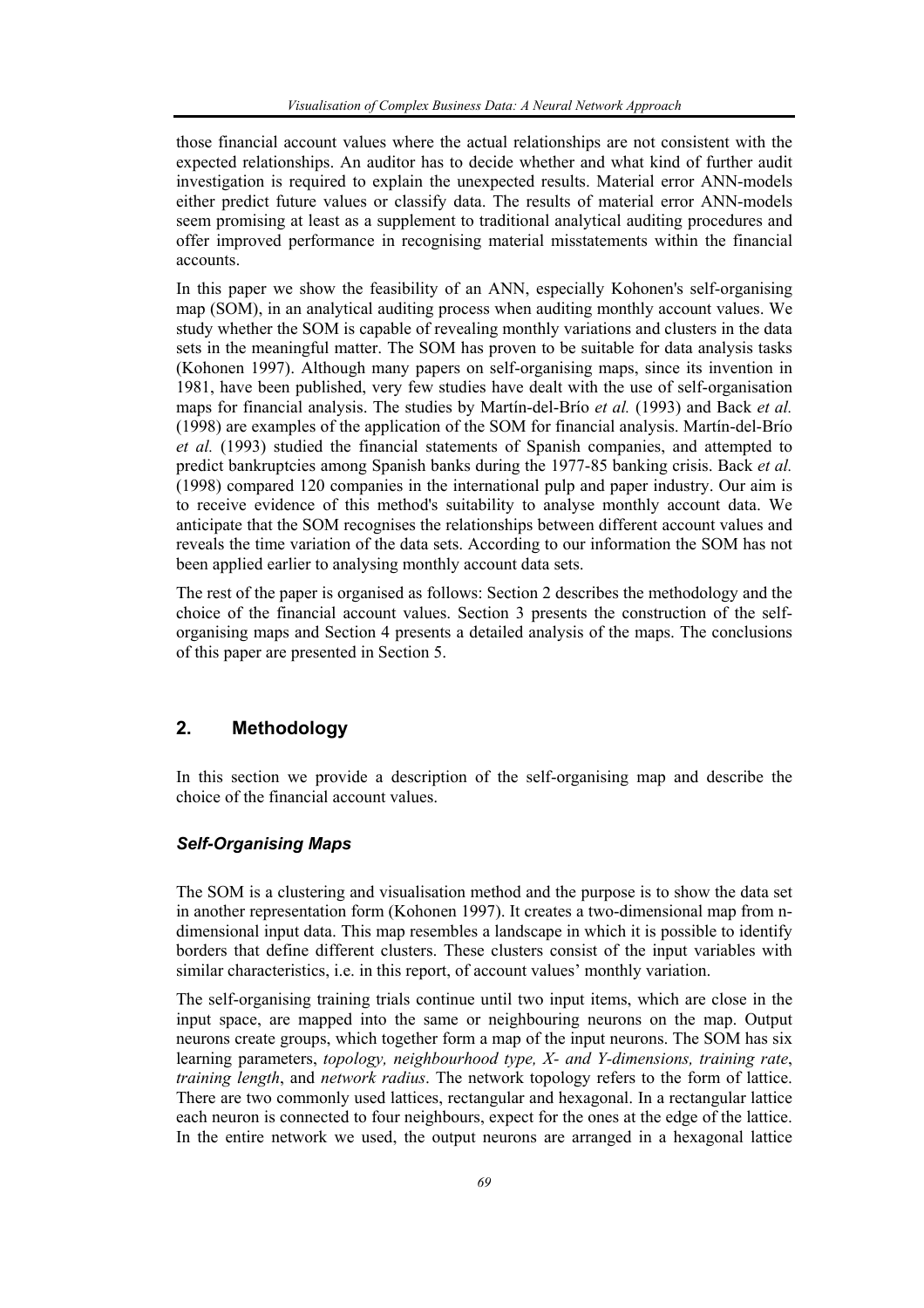structure. This means that every neuron is connected to exactly six neighbours, expect for the ones at the edge of the lattice. This choice was made following the guidelines of Kohonen (1997), since we expected the SOM to provide some benefit for the monitoring due to its visualisation capability. Neighbourhood type refers to the neighbourhood function used and the options are Gaussian and bubble. X- and Y-dimensions refer to the size of the map. In too small maps differences between clusters are hard to identify and in too large maps clusters will appear to be flat. The training rate factor refers to how much the neuron in the neighbourhood of the winning neuron learns from the input data vector. The training length measures the processing time, i.e. the number of iterations through the training data. The network radius refers to how many nodes around the "winning" neuron are affected during the learning process. The training process of the network is split into two parts. In part one, the map is "roughly" trained. In the second part, the network is fine-tuned.

#### *Data*

We used actual data comprising ten years' monthly income statements of a manufacturing company. The company was a medium-sized firm in Finland and its net sales amounted to approximately EUR 11 million per year. The accounts were chosen with the help of a CPA-auditor in the way that the accounts represented the major and the most interesting monthly income statement categories. The accounts and their monthly averages in thousand euros are presented in Table 1.

|                                   | 90-99 | 1998 | 1999 |
|-----------------------------------|-------|------|------|
| Net sales                         | 916   | 1325 | 1250 |
| Materials $+$ Change in inventory | 215   | 297  | 259  |
| Personnel costs                   | 125   | 165  | 161  |
| Gross margin                      | 571   | 864  | 830  |
| Administration                    | 58    | 57   | 58   |
| Total indirect                    | 340   | 360  | 383  |
| Operating profit                  | 215   | 462  | 396  |
| Receivables                       | 1450  | 1630 | 1591 |
| Trade debt                        | 1468  | 2563 | 1965 |

*Table 1: Financial Accounts (in EUR 1000)* 

The reasons for selecting the above accounts for our models are as follows.

*Net sales* (NS) are a significant value to audit. In this particular case variation between July and the other months is big because the company is closed in July. From the management's point of view it is better if the actual value is bigger than the budgeted value because then there are fewer disappointments. From the auditor's point of view this might raise doubts about whether all sales are recorded if the actual value is much below the prediction value.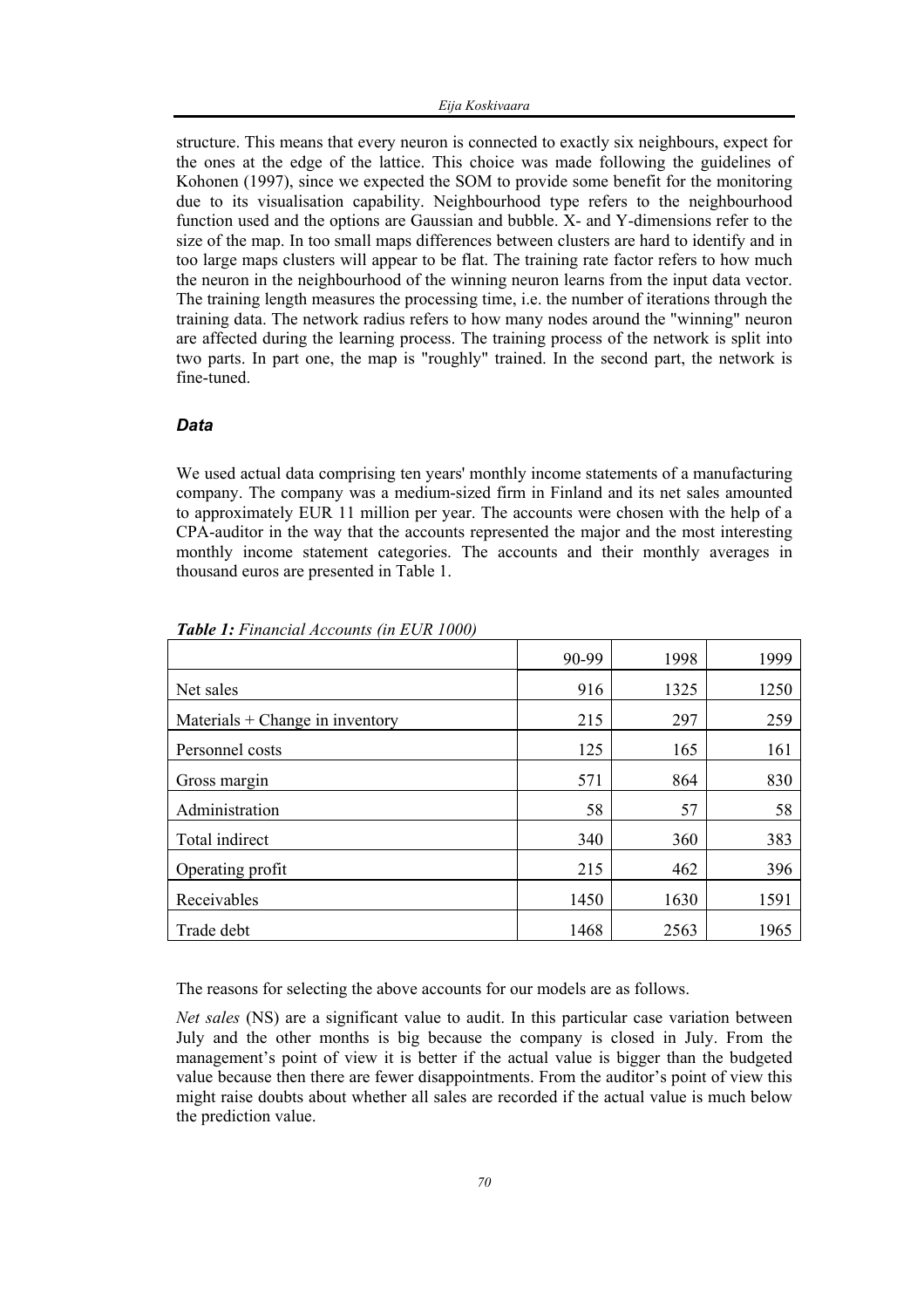*Materials* (Mat) *+ Change in inventory* (CinIn) together should tell the total use of material during a certain period. The value should be in alignment with net sales as this is a manufacturing company.

*Personnel costs* (PC) should be in alignment with production and the total use of material.

*Gross margin* (CM) is an important value at least from the prediction point of view as well as to see how much money is left to cover indirect costs and profit.

*Administration* (Adm) is a good value to see the overall trend of the costs in the company and in the line of business.

*Total indirect* (TotInd) indicates all fixed costs. This value should be predicted in all cases because these costs do not depend on sales.

*Operating profit* (OP) is an interesting value at least from the prediction point of view. Furthermore, it is important to see that the operation is profitable in the long run.

*Receivables* (Rec) are an interesting and important value to follow in order to know how much of the company's money is "outside".

*Trade debt* (TD) tells how much the company has to pay "outside". Receivables and trade debts should be in alignment with the net sales.

# **3. Training the Networks**

For the clustering purpose we used The Self-Organising Map Program Package version 3.1 created by The SOM Programming Team of the Helsinki University of Technology in the network building (Kohonen *et al.* 1995). For the visualisation of the results of the SOM we used Nenet -Demo version 1.1a created by The Nenet Team (Elomaa *et al.* 1999). Nenet is a user-friendly program designed to illustrate the use of SOMs, and it also provides individual parameter level maps, feature planes. This property suits our purposes perfectly, because we want to compare different accounts and months with each other.

We constructed two different kinds of maps with different input vectors. Firstly, we constructed a map so that in a vector there were the monthly data of the account per year as vector items. With this A-map we wanted to see how different accounts are situated in comparison to each other and to the previous years' values. Secondly, we constructed a map with the values of a certain month's data as vector values and presented them in a chronological order for the neural network. With this B-map we wanted to see whether there are any yearly tendencies in the data sets. These map approaches resemble analytical auditing procedures such as a comparison of current information with similar information for prior periods, and a study of relationships among the elements of information (Gauntt *et al.* 1997).

There are some rules of thumb when creating maps. The map ought to be rectangular, rather than square, in order to achieve a stable orientation in the data space. Normally, the x-axis should be about 30 per cent greater than the y-axis, thus forming a rectangular output map. Another recommendation is that the training length of the second part should be at least 500 times the number of the network units, in order to reach statistical accuracy (Kohonen 1997). We chose one where the layer consisted of 35 neurons arranged in a 5\*7 hexagonal grid. As mentioned earlier hexagonal lattices are good for visualisation purposes. The neighbourhood function was the bubble. The training length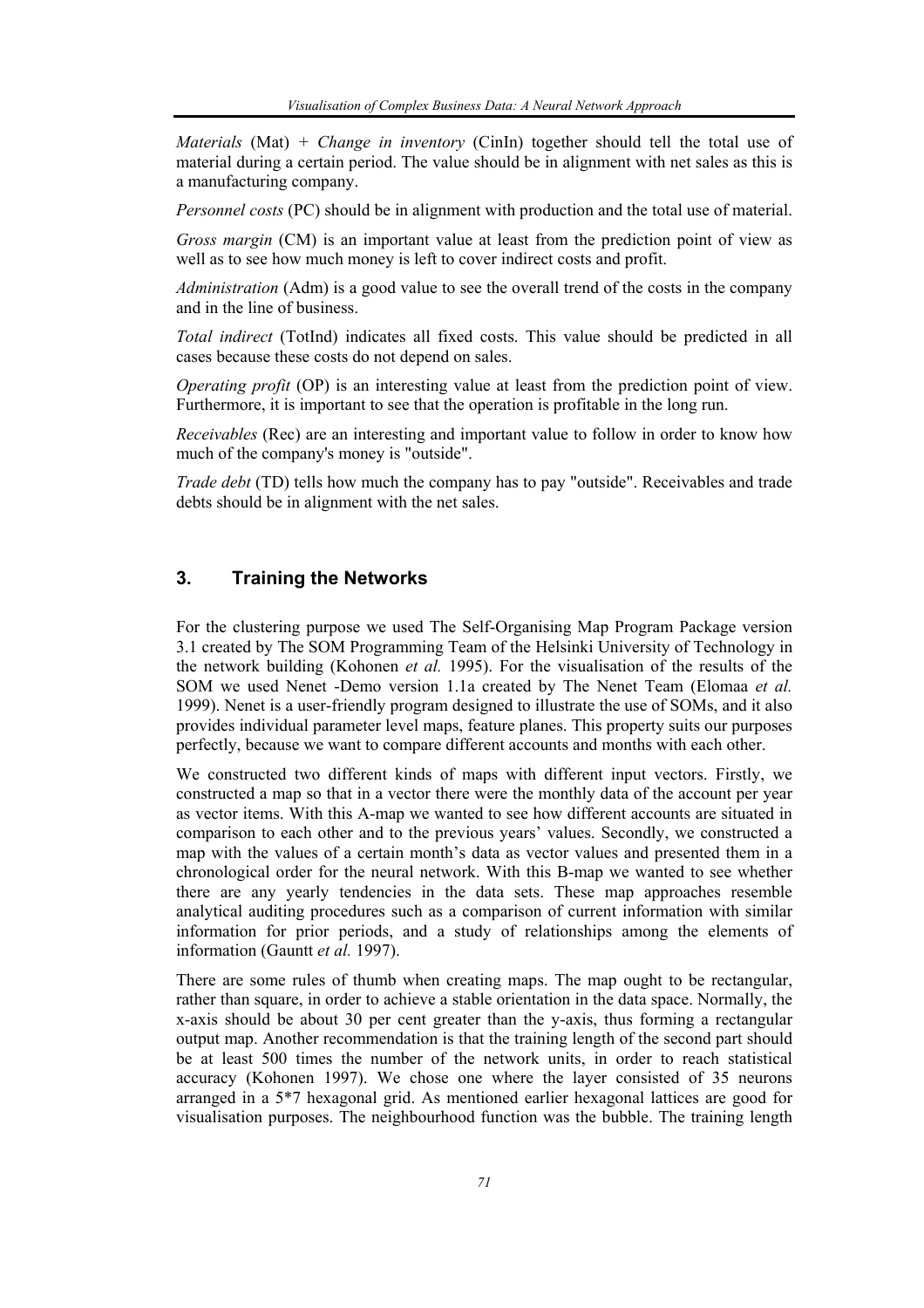and training rate in the first phase were 1750 and 0.5 and in the second phase 17500 and 0.05. The neighbourhood radius in the first phase was 9 and in the second phase 1.

To visualise the final self-organising map we used the *unified distance matrix (U-matrix).* This U-matrix method can be used to discover otherwise invisible relationships in a highdimensional data space. It also makes it possible to classify data sets into clusters of similar values. The simplest U-matrix method is to calculate the distances between neighbouring neurons, and store them in the matrix, i.e. the output map, which can then be interpreted. If there are "walls" between neurons, the neighbouring ones are distant, i.e. the values differ significantly. The distance values are also displayed in colours when the U-matrix is visualised. On the maps we define the clusters by looking at the colour shades of the borders between the hexagons. The dark colours in the walls represent great distances while brighter colours indicate similarities amongst the neurons. The coloured borders between the hexagons are of great value when trying to determine and interpret clusters.

By viewing the individual feature planes it is possible to visualise the values of a single vector column, i.e. in this study, the maps for one month (A-maps) or for one account (Bmaps). These feature planes can be visualised in order to discover how the company has been doing according to different months or different accounts. Because we selected accounts that depend on each other the feature planes of the months should be more or less similar.

# **4. Analytical Auditing with Maps**

Next we show how the outputs of the SOM can be used in analytical auditing procedures. This analysing and testing situation resembles the final overall review stages in a real auditing situation. The auditor analyses the clusters of accounts and variations of the monthly feature planes in order to find whether the clusters are close enough to each other or whether there are any significant differences between the monthly feature planes (Amap). An auditor may also analyse whether the account values are close enough to the previous year's values (B-map). If the difference is significant an auditor has to decide how much and what kind of further work is needed.

#### *Defining the Account Clusters*

Studying the underlying monthly feature planes of the A-map (Figure 1), and the final Amap (Figure 2a) a number of clusters of accounts, and the characteristics of these clusters were identified (Figure 2b).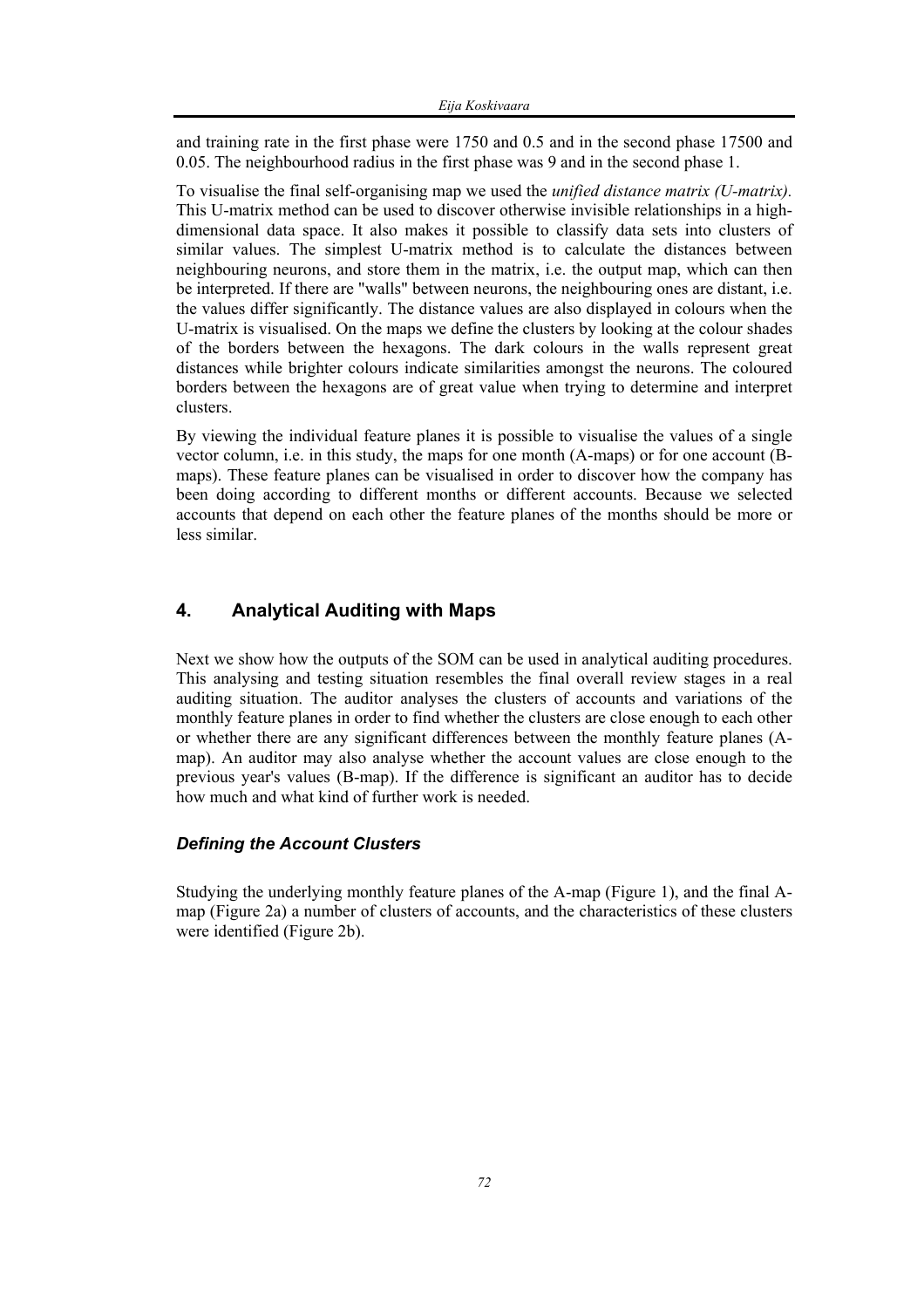

*Figure 1: The feature planes maps for the months: January, February, March, and April at the top, May, June, July, and August in the middle, and September, October, November, and December at the bottom* 

The feature planes in Figure 1 show a map for each month in this study where the red colour in the bottom left corners represents high values, which in our case implies revenue accounts. Dark colours in the bottom right corners show negative values, which in our case implies a trade debt account. From these feature planes we see that there is only a little variation between the months. For example, in the feature planes of June and July there are lighter neurons in the middle than in the other months' planes. However, the feature planes of the months are so similar that none of them gives any reason for auditing implications. This means that the relationships between the accounts included in this study are quite stable during the year. If the feature plane of the month differs much from the other feature planes it is a hint for an auditor to make more tests.

In Figure 2b we have named identified clusters according to the accounts these clusters contain. We labelled the last two years accounts to see whether the accounts are close to each other and to name the clusters. We identified four main clusters: *revenues, margins, costs, and trade debts.* Revenue and trade debt clusters were easy to identify based on the feature planes of the different months. Although the trade debts of the last two years are in the same neuron, the cluster itself is much bigger because the earlier years' trade debt values were more spread out on the map. The revenue cluster could be bigger based on the feature planes on March, June, July, and August, however, the labelling of gross margin and operating profit reveals that these neurons belong to the margins cluster. All the cost accounts in our study are situated in the upper right corner and therefore we named it the cost cluster. Receivables (Rec), net sales (NS), operating profit (OP), personnel costs (PC), change in inventory (CinIn), administration (Adm), and materials (Mat) of two last years are in the same neuron. The Gross margin (GM) and total indirect (TotInd) of 1998 and 1999 are in different neurons. This indicates that the relative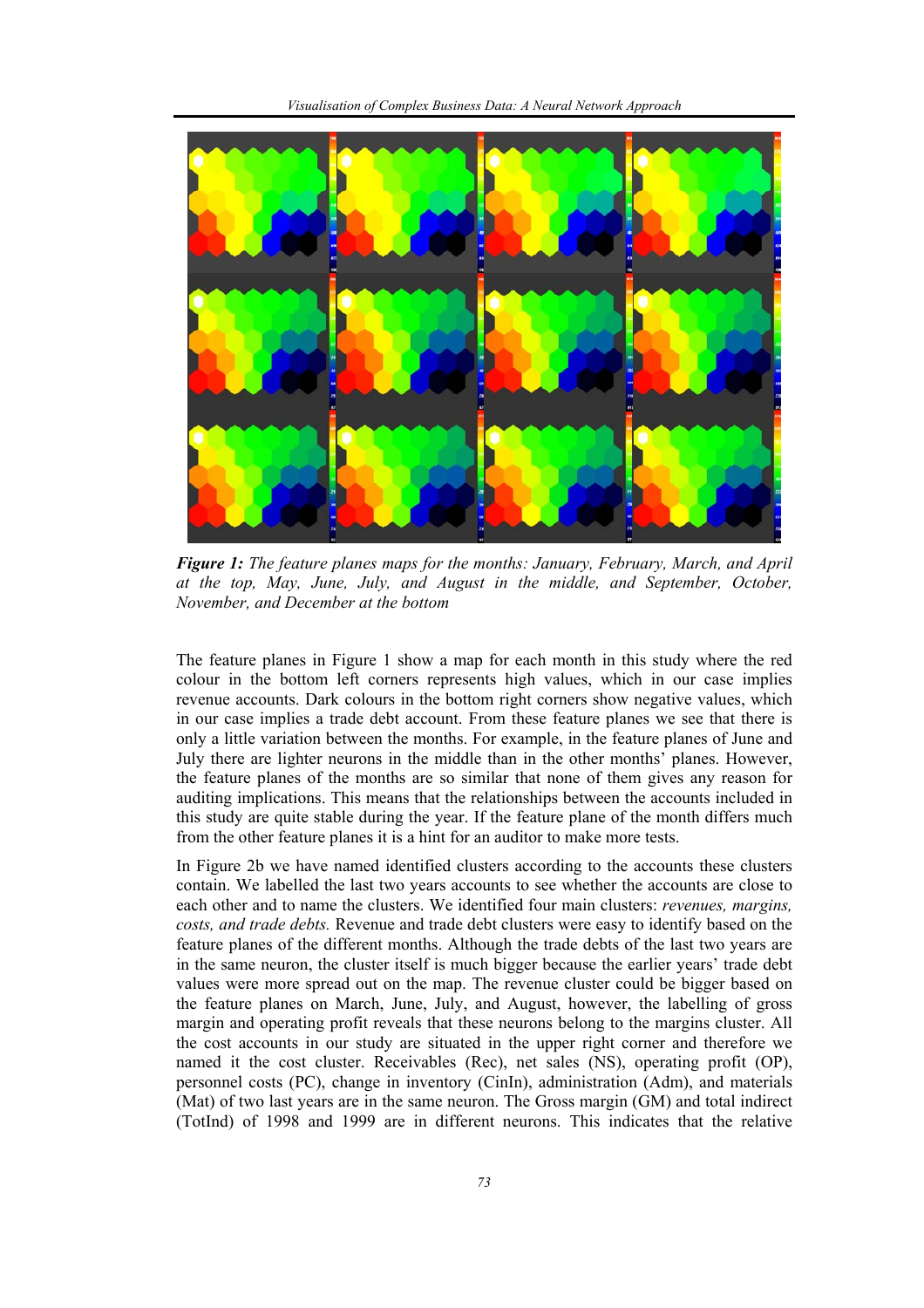monthly account value's variation of gross margin and total indirect is bigger than that of the other accounts in these years.



*Figure 2a: The final A-map Figure 2b: Identified clusters on the A-map* 

# *Defining the Yearly Clusters*



*Figure 3: Feature planes of accounts: Net sales, gross margin, operating profit, and receivables at the top, Materials, change in inventories, personnel costs, and administration in the middle, and Total indirect and trade debts at the bottom* 

We also let the SOM cluster the account based on the month. With this B-map we want to see whether the months are close to each other and whether the different years are close to each other. We analysed the B-map with account feature planes (Figure 3) and by labelling all the months on the map. This way we found six clusters in a map. The feature planes of net sales, gross margin, operating profit, and receivables are at the top of the Figure 3. These accounts present in our sample the income accounts where the red colour illustrates high values, which are situated on the left side of the feature planes. The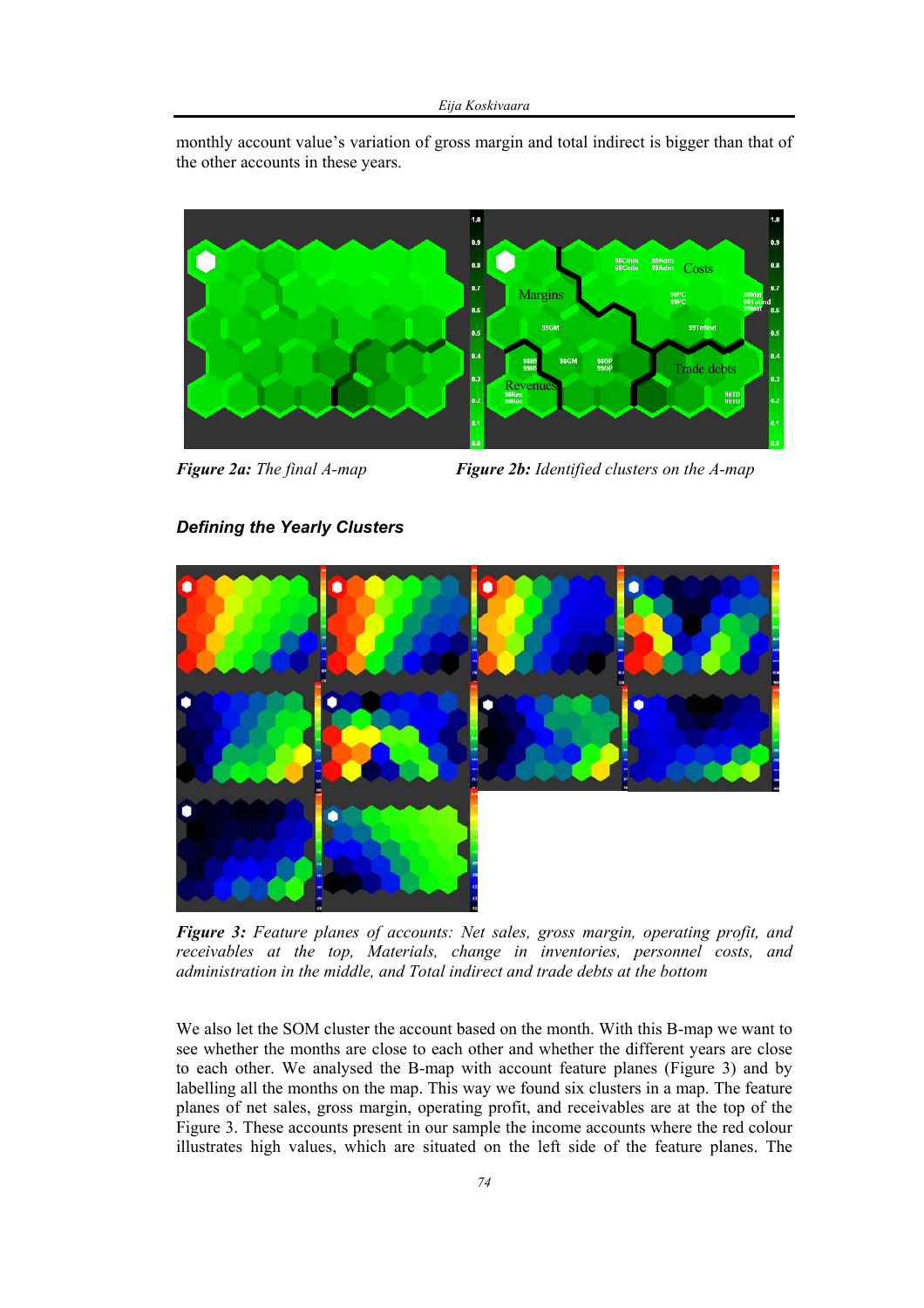overall outlook of the net sales, gross margin and operating profit seems very similar. The feature planes of materials, change in inventories, personnel costs, and administration are in the middle. Materials and personnel costs have the same general outlook as net sales although the colours are opposite. Its is good because they should be in alignment. The feature planes of total indirect and trade debts are on the bottom line. In these feature planes the darker the colour gets the bigger the cost is.

In Figure 4a we have counted how many monthly data of the year belong to one cluster in the B-map. In Figure 4a we see that there is a tendency starting from the bottom right corner, where the early nineties data is situated, up towards the top of the map and then to the bottom left corner and once again up towards the top of the map. It seems that the best performance is in the bottom left corner where the monthly data from the year 1998 is located. All the July data are in the bottom line neurons. The first seven years' July data are in the ultimate bottom right corner of the map. The July data of 1997-1999 are also at the bottom right neurons of these years' clusters.



*Figure 4a: Yearly clusters of B-map Figure 4b: Movements of the 1998 (black) and 1999 (white) months* 

We also illustrate with a black arrow the monthly movement in 1998 and with a white arrow the monthly movement in 1999 (Figure 4b). From these arrows we see that the movement of the 1999 monthly data on the B-map is much broader. The reason for the more compact movement of the 1998 data might be that the account values of that year are the biggest in the whole data set and therefore they have concentrated in one corner. The same but opposite reason applies to the July data, especially with the years 1990- 1996. These account values are the smallest in the whole data set and therefore have concentrated in the bottom right corner. We also see from Figure 4b that both arrows start from and end at adjacent neurons.

#### *Account Values*

To ease the ANN's learning process and improve the quality of the map, the data is very often somehow pre-processed. We did not use any pre-processing method because we wanted to calculate the 1999 average account values based on the vector values in the output maps. In Table 2 we compare the actual average monthly account values to values calculated from the vector values of the A-map and B-map. On average it seems that the vector order we have in the B-map is better than the vector order in the A-map if we compare the output vector values.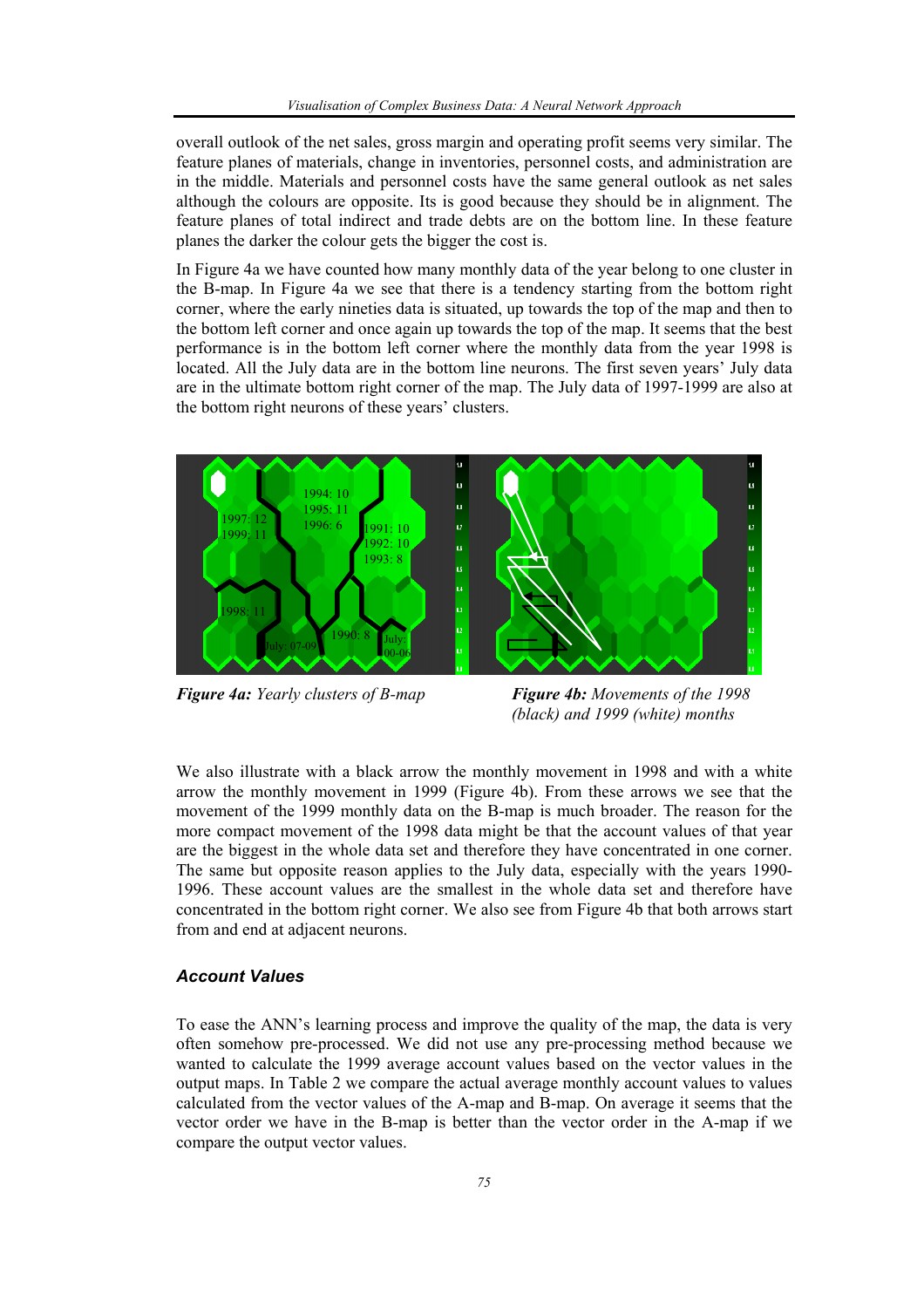|                                      | 1999 | A-map | B-map | A/1999  | B/1999 |
|--------------------------------------|------|-------|-------|---------|--------|
| Net sales                            | 1250 | 1238  | 1239  | $-1\%$  | $-1\%$ |
| Materials $+$ Change in<br>inventory | 259  | 273   | 269   | $5\%$   | $4\%$  |
| Personnel costs                      | 161  | 123   | 161   | $-24\%$ | $0\%$  |
| Gross margin                         | 830  | 873   | 807   | $5\%$   | $-3\%$ |
| Administration                       | 58   | 59    | 56    | $2\%$   | $-2\%$ |
| Total indirect                       | 383  | 471   | 361   | 23 %    | $-6\%$ |
| Operating profit                     | 396  | 467   | 394   | 18 %    | $0\%$  |
| Receivables                          | 1591 | 1408  | 1532  | $-12\%$ | $-4\%$ |
| Trade debts                          | 1965 | 1626  | 1978  | $-17%$  | $1\%$  |

#### *Table 2: Account Values*

#### *Seeded Error*

We seeded an extra use of material in the data in order to see whether the SOM recognises any difference. We manipulated the data by doubling the use of material in December 1999 in order to see its effects on maps and feature planes. This is a very tiny effect considering that in one map we have all the data from the ten years visible at the same time. In Figure 5 we show how the feature planes of the maps change because of this manipulation. On the left side of the figure we have the feature planes of the original data, and on the right side we have the feature planes of the manipulated data. The feature planes at the top of the figure are based on months (A-map) and the feature planes at the bottom of the figure are based on accounts (B-map). The white neurons on the left show the right place for the vector. The white neurons on the right show where the manipulated data vectors are. We have also circled the effects the manipulation has on the whole map. The monthly use of material is situated in the same neuron in both cases (see Figure 5 upper feature planes). However, the colour of the adjacent neuron has changed dramatically. On the account feature planes the change is more radical. The whole feature plane looks very different. The manipulation has turned the whole feature plane inside out. The neuron has changed its place and the colours of the adjacent neurons have changed.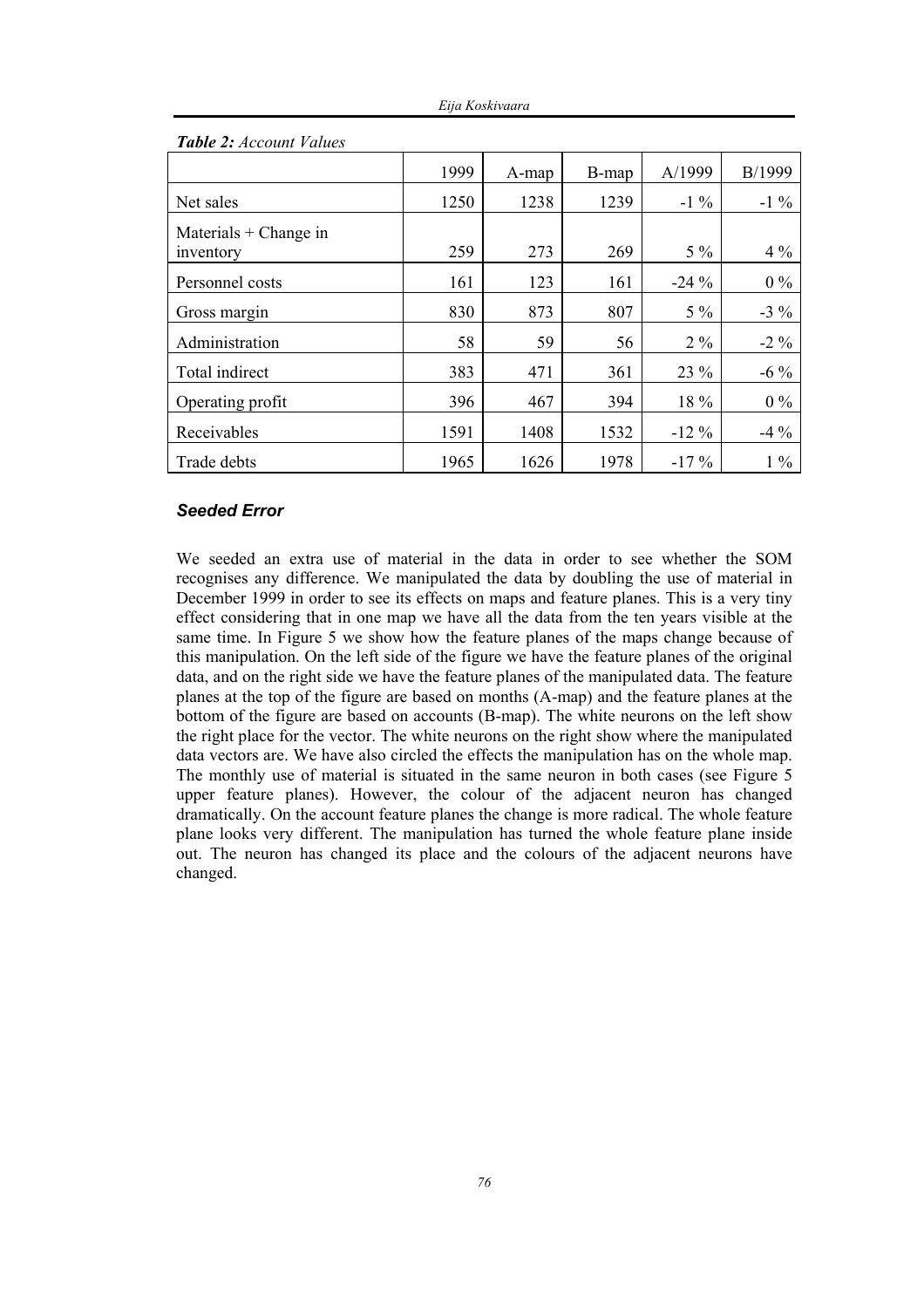

*Figure 5: Seeded Use of Material in December 1999* 

# **5. Conclusions**

In this paper we showed how the SOM could be used in the analytical auditing procedures when auditing monthly income statements. The SOM was used for the clustering and visualisation of the data sets and the purpose was to show account values in another representation form. We let the SOM cluster a manufacturing company's monthly account data from ten years. We found that the SOM is a tool for classifying these data sets, and that similar accounts form their clusters close to each other. We argue that the SOM can assist auditors in the analytical auditing process either in the planning or final overall review stages by visualising irregularities in the data and guiding the user to the heart of the problem. This study was carried out with audited data. Therefore an interesting supplement to the SOM's clustering power of monthly account values data is to apply it to unaudited data in praxis. Another way to proceed is to apply the SOM to analysing all the transactions of certain accounts. The development and assessment of advanced analysis methods like ANNs in an auditing context and for continuous auditing is important in order to support users with more efficient and effective means of monitoring account values. This is one way of restoring public confidence in the capital market system and accounting profession that might have been shaken by the Enron collapse.

#### **References**

Anandarajan M, Anandarajan A. 1999. A comparison of machine learning techniques with a qualitative response model for auditor's going concern reporting. Expert Systems with Applications 16: 385-392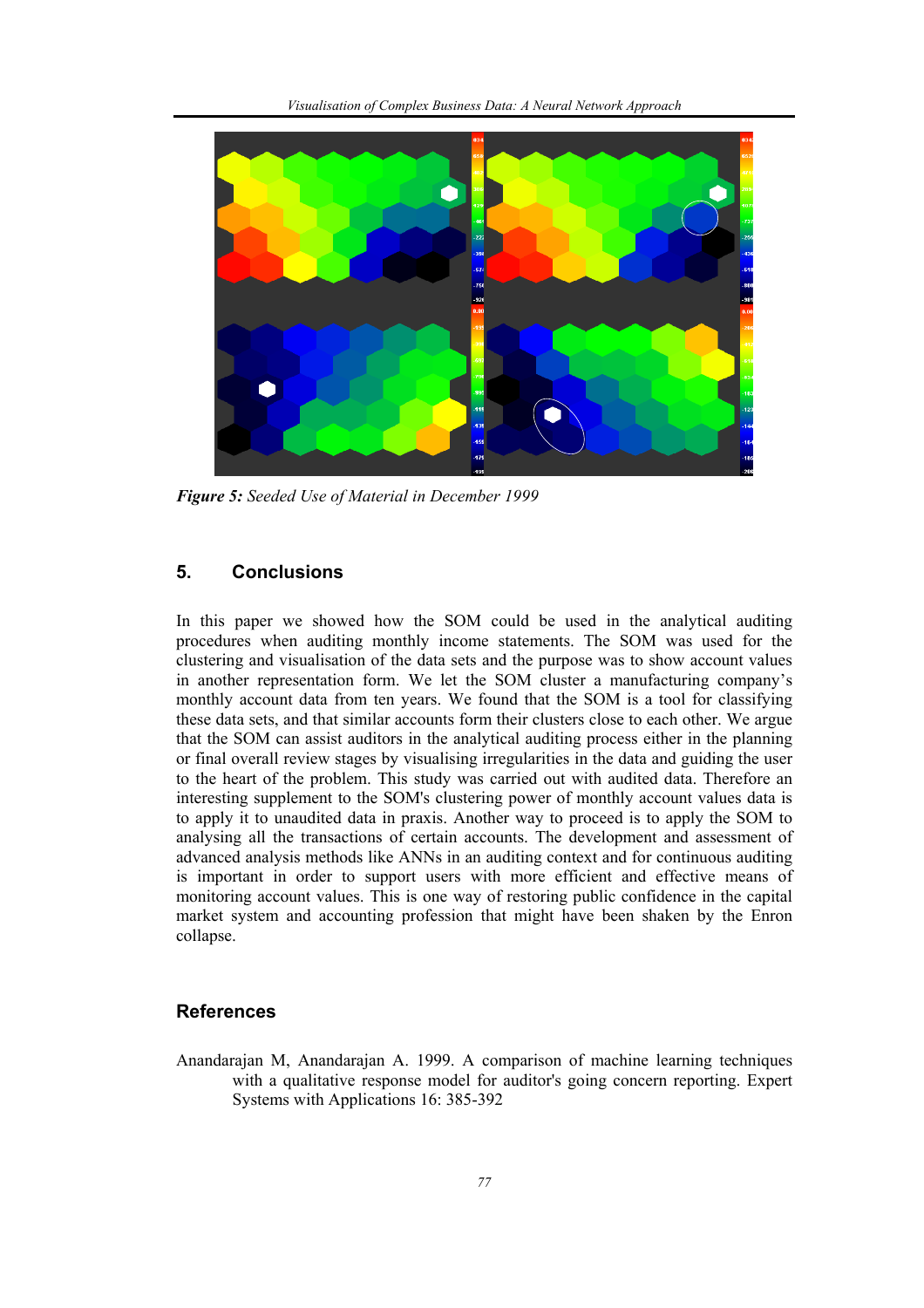- Back B, Sere K, Vanharanta H. 1998. Managing Complexity in Large Data Bases Using Self-Organizing Maps. Accounting, Management and Information Technologies 8: 191-210
- Blocher E, Patterson GFJ. 1996. The Use of Analytical Procedures
- The Importance of Expectation and Precision. Journal of Accountancy(February): 53
- Busta B, Weinberg R. 1998. Using Benford's law and neural networks as a review procedure. Managerial Auditing Journal 13(6): 356-366
- Coakley JR. 1995. Using Pattern Analysis Methods to Supplement Attention-Directing Analytical Procedures. Expert Systems with Applications 9(4): 513-528
- Coakley JR, Brown CE. 1991a. Neural Networks Applied to Ratio Analysis in the Analytical Review Process, Expert Systems Symposium. University of Southern California, School of Accounting: Pasadena, California
- Coakley JR, Brown CE. 1991b. Neural Networks for Financial Ratio Analysis. In J Liebowitz (Ed.), The World Congress on Expert Systems, Vol. 1: 132-139. Pergamon Press: Orlando, Florida
- Coakley JR, Brown CE. 1993. Artificial Neural Networks Applied to Ratio Analysis in the Analytical Review Process. Intelligent Systems in Accounting, Finance and Management 2: 19-39
- Curry B, Peel MJ. 1998. Neural Networks and Business Forecasting: An Application to Cross-Sectional Audit Fee Data. International Journal of Commerce and Management 8(2): 94-120
- Davis JT, Massey AP, Lovell RERI. 1997. Supporting a complex audit judgement task: An expert network approach. European Journal of Operational Research 103(2): 350-372
- Dutta S. 1993. Knowledge Processing & Applied Artificial Intelligence. Butterworth-Heinemann: Oxford, England
- Elomaa J, Halme J, Hassinen P, Hodju P, Rönkkö J. 1999. Nenet -Demo version 1.1a, Vol. 2001. The Nenet Team
- Etheridge HL, Sriram RS, Hsu HYK. 2000. A Comparison of Selected Artificial Neural Networks that Help Auditors Evaluate Client Financial Viability. Decision Science 31(2): 531-550
- Fanning KM, Cogger KO. 1994. A comparative Analysis of Artificial Neural Networks Using Financial Distress Prediction. Intelligent Systems in Accounting, Finance and Management 3: 241-252
- Fanning KM, Cogger KO. 1998. Neural Network Detection of Management Fraud Using Published Financial Data. International Journal of Intelligent Systems in Accounting, Finance & Management 7(1): 21-41
- Feroz EH, Kwon TM, Pastena VS, Park K. 2000. The Efficacy of Red Flags in Predicting the SEC's Targets: An Artificial Neural Networks Approach. International Journal of Intelligent Systems in Accounting, Finance & Management 9: 145-157
- Gauntt JEJ, Gletzen GW. 1997. Analytical Auditing Procedures. Internal Auditor(February): 56-60
- Green BP, Choi JH. 1997. Assessing the Risk of Management Fraud Through Neural Network Technology. Auditing: A Journal of Practice & Theory 16(1): 14-28